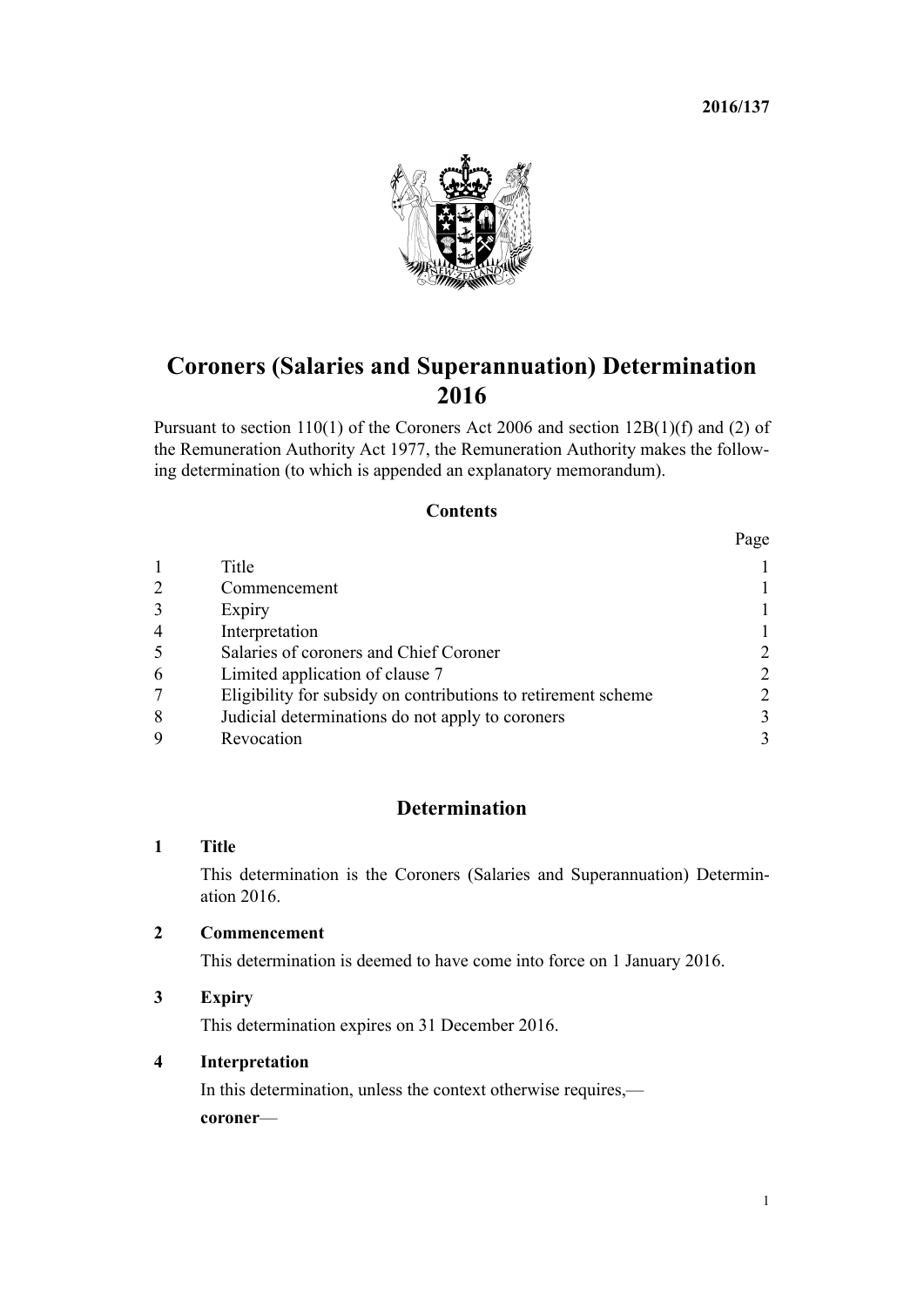- <span id="page-1-0"></span>(a) means a person holding office under any of [sections 103](http://prd-lgnz-nlb.prd.pco.net.nz/pdflink.aspx?id=DLM377850), [104,](http://prd-lgnz-nlb.prd.pco.net.nz/pdflink.aspx?id=DLM377853) or [105](http://prd-lgnz-nlb.prd.pco.net.nz/pdflink.aspx?id=DLM377856) of the Coroners Act 2006; but
- (b) does not include a person who, under [section 8\(d\)](http://prd-lgnz-nlb.prd.pco.net.nz/pdflink.aspx?id=DLM242975) of the District Courts Act 1947, is a coroner by virtue of holding office as a District Court Judge

**new GSF Scheme** means the new government service superannuation scheme established under [Part 2A](http://prd-lgnz-nlb.prd.pco.net.nz/pdflink.aspx?id=DLM446842) of the Government Superannuation Fund Act 1956

**retirement scheme** means a retirement scheme as defined in [section 6\(1\)](http://prd-lgnz-nlb.prd.pco.net.nz/pdflink.aspx?id=DLM4090590) of the Financial Markets Conduct Act 2013, other than the new GSF Scheme **year** means a period of 12 months ending on 31 December.

**5 Salaries of coroners and Chief Coroner**

- (1) The salary payable to a coroner must be at the annual rate of \$264,690.
- (2) The salary payable to a Chief Coroner where that person is not a Judge must be at the annual rate of \$339,150, payable from the date on which the Chief Coroner is appointed.
- (3) A relief coroner appointed under [section 104](http://prd-lgnz-nlb.prd.pco.net.nz/pdflink.aspx?id=DLM377853) of the Coroners Act 2006 is entitled to an additional payment of up to \$39,700 by way of salary, provided that the annual sum of the following amounts must not exceed \$304,395:
	- (a) the salary payable under subclause (1); and
	- (b) any additional payment under this subclause; and
	- (c) any superannuation subsidy (inclusive of any tax liability) that the coroner is entitled to be paid by the Crown other than under this determination.

#### **6 Limited application of clause 7**

Clause 7 does not apply to—

- (a) a Chief Coroner who is a Judge; or
- (b) a coroner who—
	- (i) is a former coroner appointed under [section 103\(5\)](http://prd-lgnz-nlb.prd.pco.net.nz/pdflink.aspx?id=DLM377850) of the Coroners Act 2006; or
	- (ii) is a relief coroner appointed under [section 104](http://prd-lgnz-nlb.prd.pco.net.nz/pdflink.aspx?id=DLM377853) of the Coroners Act 2006; or
	- (iii) is a current contributor under [Part 5A](http://prd-lgnz-nlb.prd.pco.net.nz/pdflink.aspx?id=DLM447398) of the Government Superannuation Fund Act 1956; or
	- (iv) is a current contributor to the new GSF Scheme.

#### **7 Eligibility for subsidy on contributions to retirement scheme**

(1) A coroner or Chief Coroner who chooses to contribute to a retirement scheme is entitled to have a subsidy paid on his or her contribution.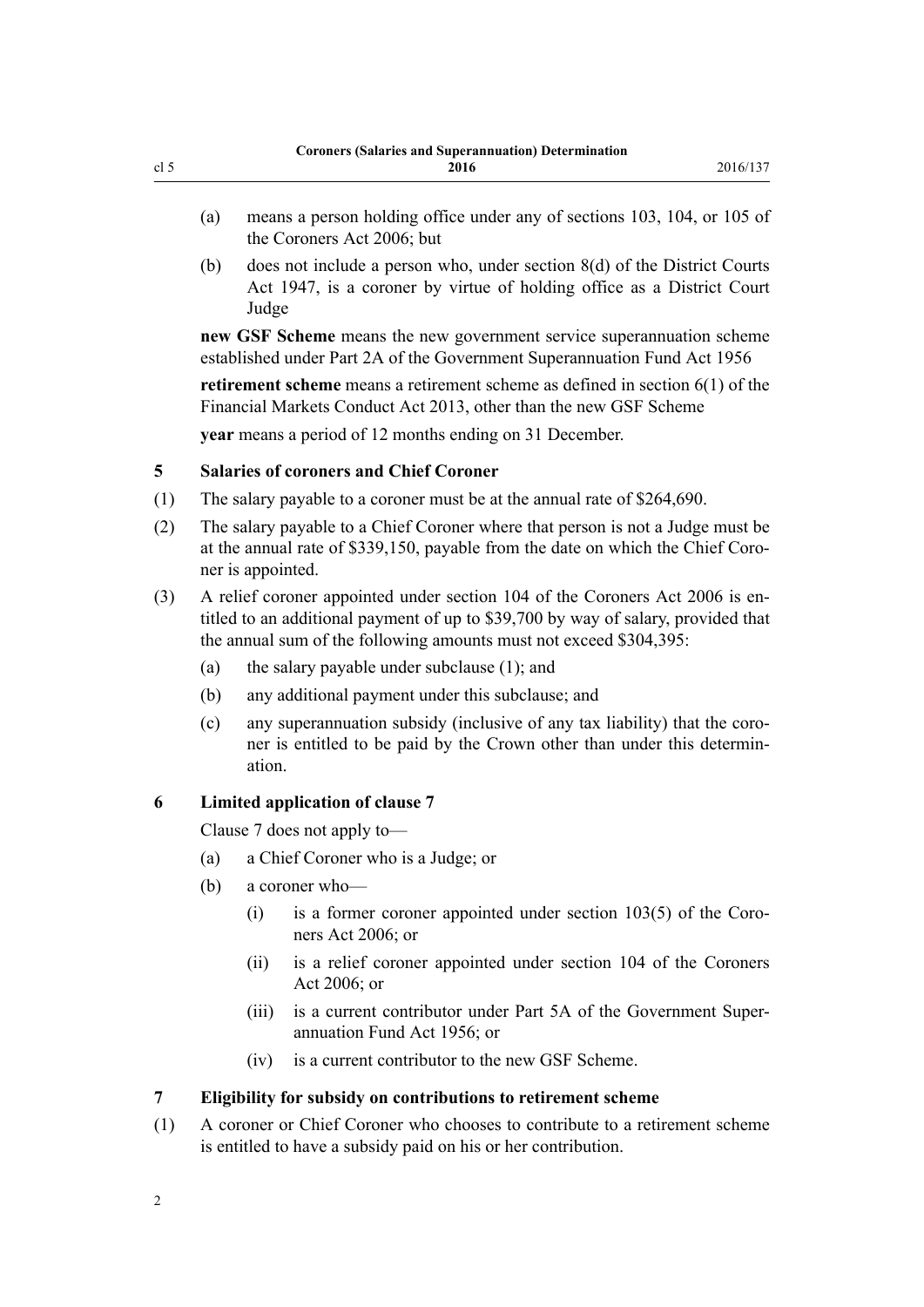- <span id="page-2-0"></span>(2) The maximum amount of superannuation subsidy (inclusive of any tax liability) that is payable in any year is 20% of the gross salary actually paid to the coroner in that year.
- (3) In order to qualify for a superannuation subsidy, the contribution that the coroner or Chief Coroner must make to the retirement scheme, when expressed as a ratio of the superannuation subsidy to that person's contribution, is 5:1.

#### **8 Judicial determinations do not apply to coroners**

To avoid doubt,—

- (a) nothing in the [Judicial Salaries and Allowances Determination \(No 2\)](http://prd-lgnz-nlb.prd.pco.net.nz/pdflink.aspx?id=DLM6689000) [2015](http://prd-lgnz-nlb.prd.pco.net.nz/pdflink.aspx?id=DLM6689000) applies to coroners; and
- (b) nothing in the [Judicial Superannuation Determination 2006](http://prd-lgnz-nlb.prd.pco.net.nz/pdflink.aspx?id=DLM369327) applies to coroners to whom [clause 7](#page-1-0) applies.

#### **9 Revocation**

The [Coroners \(Salaries and Superannuation\) Determination 2015](http://prd-lgnz-nlb.prd.pco.net.nz/pdflink.aspx?id=DLM6418319) (LI 2015/66) is revoked.

Dated at Wellington this 7th day of June 2016.

F Wilde, Chairperson.

> A Foulkes, Member.

G Summers, Member.

## **Explanatory memorandum**

*This memorandum is not part of the determination, but is intended to indicate its general effect.*

This determination, which is deemed to have come into force on 1 January 2016 and expires on 31 December 2016, sets the salaries and superannuation rights of coroners and a Chief Coroner who is not a Judge.